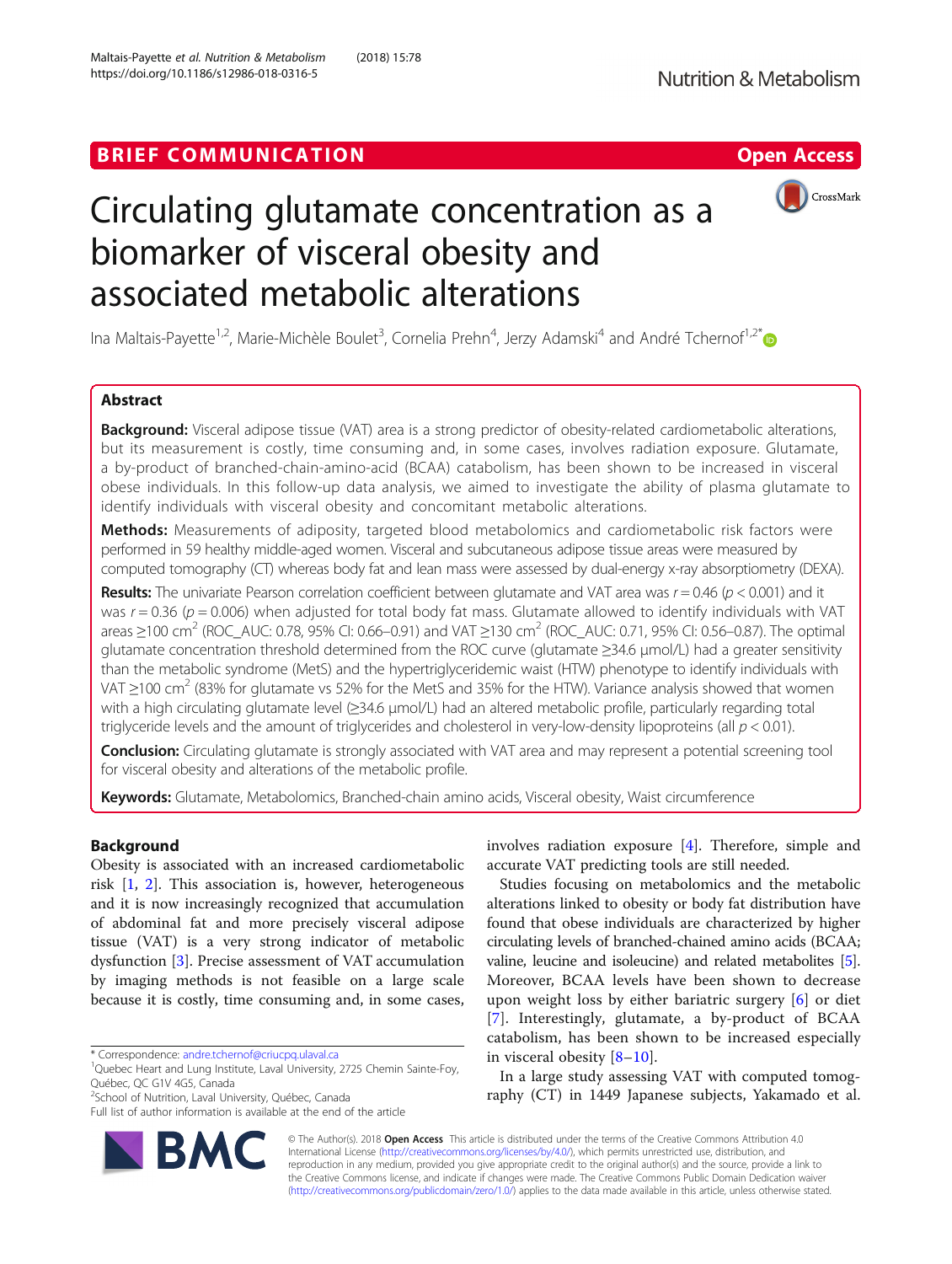found that glutamate was the single metabolite most strongly correlated with VAT area  $(r = 0.49, p < 0.001)$ [[8\]](#page-5-0). They also reported that an amino acid index (AAindex) combining glutamate with 7 other amino acids (valine, leucine, isoleucine, glycine, alanine, tyrosine and tryptophan) could help identify individuals with excessive VAT accumulation. Takashina et al. reported similar results on 83 Japanese adults with normal glucose tolerance. Indeed, glutamate showed the strongest association with VAT volume (measured by magnetic resonance imaging, MRI) among all the metabolites tested  $(r = 0.568, p < 0.001)$  [[9](#page-5-0)]. We reported consistent results in the present sample of 59 healthy Caucasian women for which glutamate concentrations once again was the strongest correlate of CT-measured VAT area ( $r = 0.46$ ,  $p < 0.001$ ) [\[10](#page-5-0)]. Considering these independent and consistent results, we investigated the potential of circulating glutamate concentration as a screening tool for excessive VAT accumulation and concomitant metabolic alterations. In a follow-up analysis of our sample  $[10]$  $[10]$ , we tested the hypothesis that glutamate is strongly and independently associated with VAT and accurately identifies patients with visceral obesity and an altered metabolic profile.

#### Methods

This is a new analysis of a dataset for which the recruitment and metabolic assessment details have already been described elsewhere [[10\]](#page-5-0). Briefly, adiposity, targeted blood metabolomics and cardiometabolic risk factors of 59 healthy women undergoing gynaecological surgery were assessed. Total body fat and lean mass were measured by dual-energy x-ray absorptiometry (DEXA). VAT and subcutaneous adipose tissue (SAT) areas were determined by CT at the  $L_4L_5$ vertebrae level. Plasma lipid and lipoprotein levels were obtained from 12 h fasting blood samples as previously described [\[10](#page-5-0)]. Amino acid levels were determined by targeted metabolomics using the Absolute IDQ kit p180 (Biocrates, Innsbruck, Austria) as described [[10](#page-5-0)]. Alcohol consumption frequency (occasional, frequent or regular) and smoking status (yes or no) were assessed by questionnaire. Menopausal status (pre-, peri- or post-menopausal) was determined by measurement of the follicle-stimulating hormone (FSH) level and the reported presence/absence of menstrual bleeding. Menopausal status was missing for 2 women. The AAindex was calculated as (− 3.5250) + (0.0379\*glutamate) + (− 0.0070\*glycine) + (0.0034\*alanine) + (0.0196\*tyrosine) + (− 0.0216\*tryptophan) + (0.0054\*BCAA) [[8\]](#page-5-0). The cardiometabolic risk stratification algorithms used were the metabolic syndrome (MetS) and the hypertriglyceridemic waist (HTW) phenotype. Presence of the MetS was established with the NCEP-ATP III criteria [[11\]](#page-5-0), i.e. 3 or more of the following features: waist circumference (WC) > 88 cm, triglycerides (TG)  $\geq$ 1.7 mmol/L, high-density lipoprotein (HDL) < 1.3 mmol/L, fasting glucose ≥5.6 mmol/L and diastolic blood pressure (DBP) ≥130 mmHg or systolic blood pressure (SBP) ≥85 mmHg. Presence of the HTW phenotype was defined according to values proposed by Blackburn et al. in 2008  $[12]$  $[12]$ ; WC ≥85 cm and TG ≥1.5 mmol/L, as they were obtained in a study sample similar to ours. VAT area thresholds tested were ≥100 cm<sup>2</sup> and ≥130 cm<sup>2</sup> because they have been associated with increased cardiometabolic risk [[13\]](#page-5-0).

Pearson's correlation coefficient was used to assess the association of glutamate concentration with VAT. Logistic regression analyses were used to determine the receiving operator characteristic (ROC) curves of glutamate concentration ability to identify individuals with excessive VAT accumulation. The optimal glutamate threshold was determined using Youden's Index (J), which measures the distance between the cut-off points and the line of equality (diagonal line) and is calculated as  $J =$  sensitivity + specifi $city - 1$ . The value with the highest J being the cut-off point with the best differentiation ability when equal weight is given to sensitivity and specificity [\[14\]](#page-5-0). Sensitivity and specificity were defined as true positive/(true positive + false negative) and true negative/(true negative + false positive) respectively. Women were classified as having high or low glutamate level according to the optimal threshold and analyses of variance (ANOVA) were used to compare adiposity and lipid profiles between groups. Variables were transformed using Log10 or BoxCox to obtain normal distribution when needed. Data are presented as mean ± standard deviation when they were normally distributed and median (min-max) when they were not. Test results were considered significant when  $p$ -value was ≤0.05. All statistical analyses were performed using JMP software (SAS Institute, Cary, NC).

### Results

Participant characteristics have already been described in detail elsewhere [\[10\]](#page-5-0). In brief, all participants were female, mean age was  $47.0 \pm 5.0$  years, median BMI was 26.4 (20.2-41.1) kg/m<sup>2</sup>, median VAT was 89.3 (33.6-278.1) cm2 , median glutamate level was 35.0 (9.4–93.7) μmol/L, mean fasting glucose was  $5.5 \pm 0.58$  mmol/L, median fasting insulinemia was 7.09 (4.71–10.74) μU/mL and median HOMA-IR was 1.72 (1.12–2.55). Thirty nine women were pre- or perimenopausal and 17 were postmenopausal. The univariate Pearson correlation coefficient between circulating glutamate and VAT area was  $r = 0.46$  ( $p < 0.001$ ) and it was  $r = 0.36$  ( $p = 0.006$ ) when adjusted for body fat mass. Interestingly, glutamate was only moderately correlated with SAT area  $(r = 0.33, p = 0.013)$  and adjustment for fat mass rendered the correlation not significant  $(r = -0.01, p = 0.937)$ . Glutamate level did not differ according to smoking status ( $p = 0.333$ ), alcohol consumption frequency ( $p = 0.727$ ) or menopausal status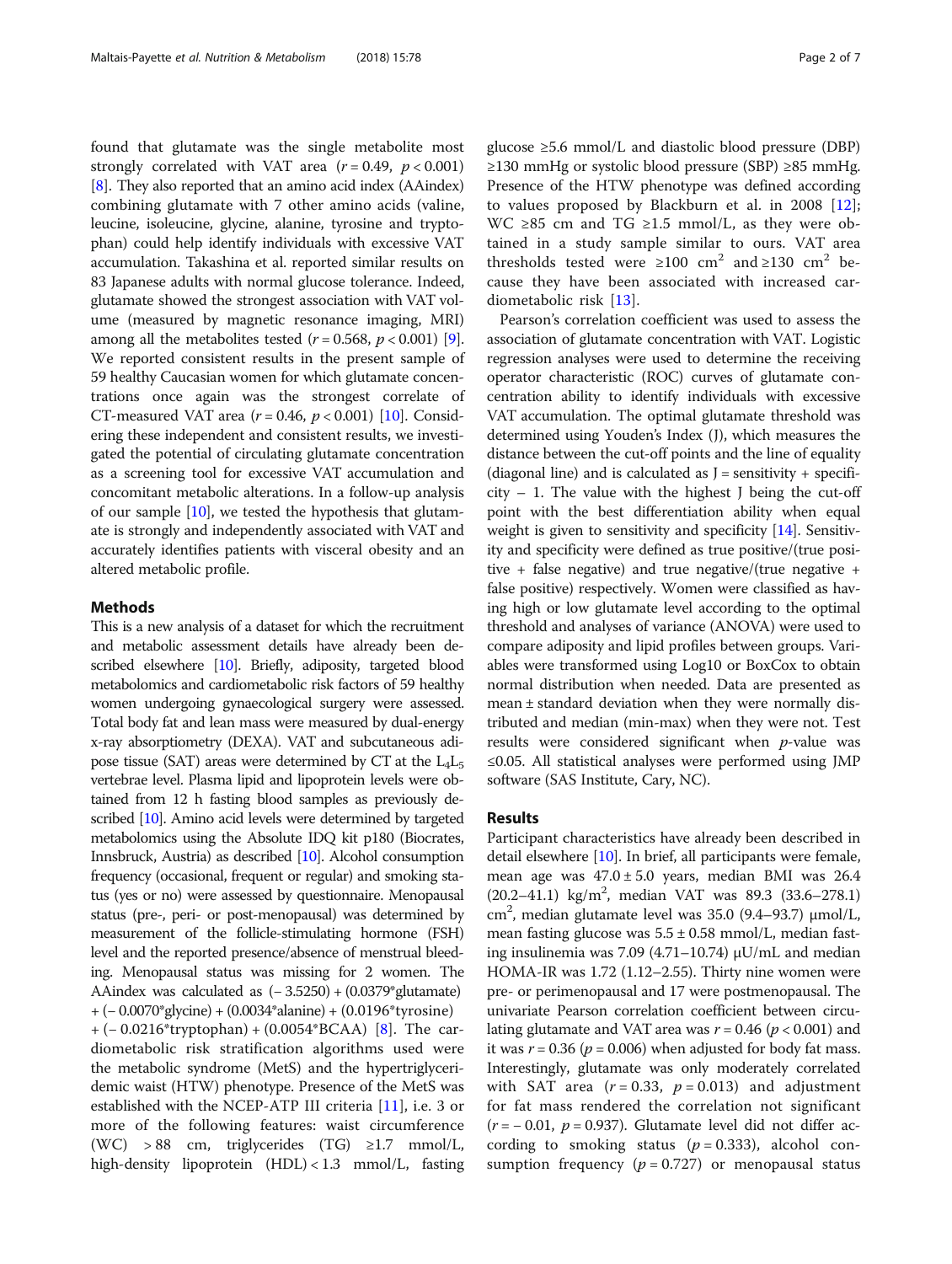$(p = 0.112)$ . Glutamate was not significantly correlated to SBP  $(r = 0.12, p = 0.369)$  or DBP  $(r = 0.21, p = 0.106)$ .

#### Logistic regression analysis

Figure 1 shows ROC curves of glutamate as a continuous variable with the two VAT area thresholds (100 cm<sup>2</sup> and 130  $\text{cm}^2$ ). The area under the curve (ROC\_AUC) was 0.78 (95% CI: 0.66–0.91) for VAT ≥100 cm<sup>2</sup> and 0.71 (95% CI: 0.56–0.87) for VAT ≥130 cm<sup>2</sup>. The best glutamate threshold, defined as the ROC curve's point with the highest Youden Index, was glutamate concentration  $\geq$  34.6  $\mu$ mol/L for both VAT area thresholds. This cut-off point was very close to the glutamate level median  $(35.0 \mu \text{mol/L})$  in this sample. The ROC\_AUC of the AAindex to identify women with excess VAT accumulation was 0.80 (95% CI: 0.67–0.92) for VAT ≥100 cm<sup>2</sup> and 0.72 (95% CI: 0.57–0.87) for VAT ≥130 cm2 (data not shown).

The sensitivity and specificity of the optimal glutamate threshold  $(\geq 34.6 \text{ \mu}$  umol/L) and the use of the MetS or the HTW phenotype to identify individuals with excessive VAT are presented in Table [1.](#page-3-0) For VAT  $\geq 100$  cm<sup>2</sup>, the glutamate threshold had far better sensitivity than the other screening tools (83% for glutamate vs 52% for the MetS and 35% for the HTW), but the traditional risk algorithms had better specificity (71% for glutamate vs 83% for the MetS and 91% for the HTW). The glutamate threshold seemed to have better overall identification ability than the other screening tools for VAT  $\geq$ 100 cm<sup>2</sup>, when targeting balance between sensitivity and specificity. The ability to identify participants with VAT  $\geq$ 130 cm<sup>2</sup> was less promising for all screening tools, but overall glutamate seemed to have the best equilibrium between sensitivity and specificity for this VAT area threshold.

#### Variance analysis

Individuals were divided into low or high glutamate level subgroups according to the optimal glutamate threshold (≥34.6 μmol/L). Comparisons of adiposity indices as well as cholesterol and TG levels in plasma and lipoprotein fractions between the two subgroups are shown in Fig. [2.](#page-4-0)

Interestingly, fat mass (FM) was not significantly different between women with high or low glutamate, suggesting that concentrations of this analyte reflect body fat distribution rather than general adiposity. Furthermore, women with high circulating glutamate had, on average, a greater WC and abdominal SAT area. They also had greater VAT accumulation.

Total plasma cholesterol as well as cholesterol in the low-density lipoprotein (LDL) fraction was not significantly different between groups. Cholesterol in the very-low-density lipoprotein (VLDL) fraction was higher and that in the HDL faction was lower for the high glutamate level subgroup.

Total plasma TG as well as its levels in LDLs and VLDLs was higher in the high glutamate level subgroup, but was not significantly different in HDLs. Age, fasting glycaemia and insulinemia or HOMA-IR were not significantly different between individuals with high and low glutamate levels (data not shown). Glucose homeostasis variables were not significantly different in participants with versus those without the MetS or the HTW phenotype.

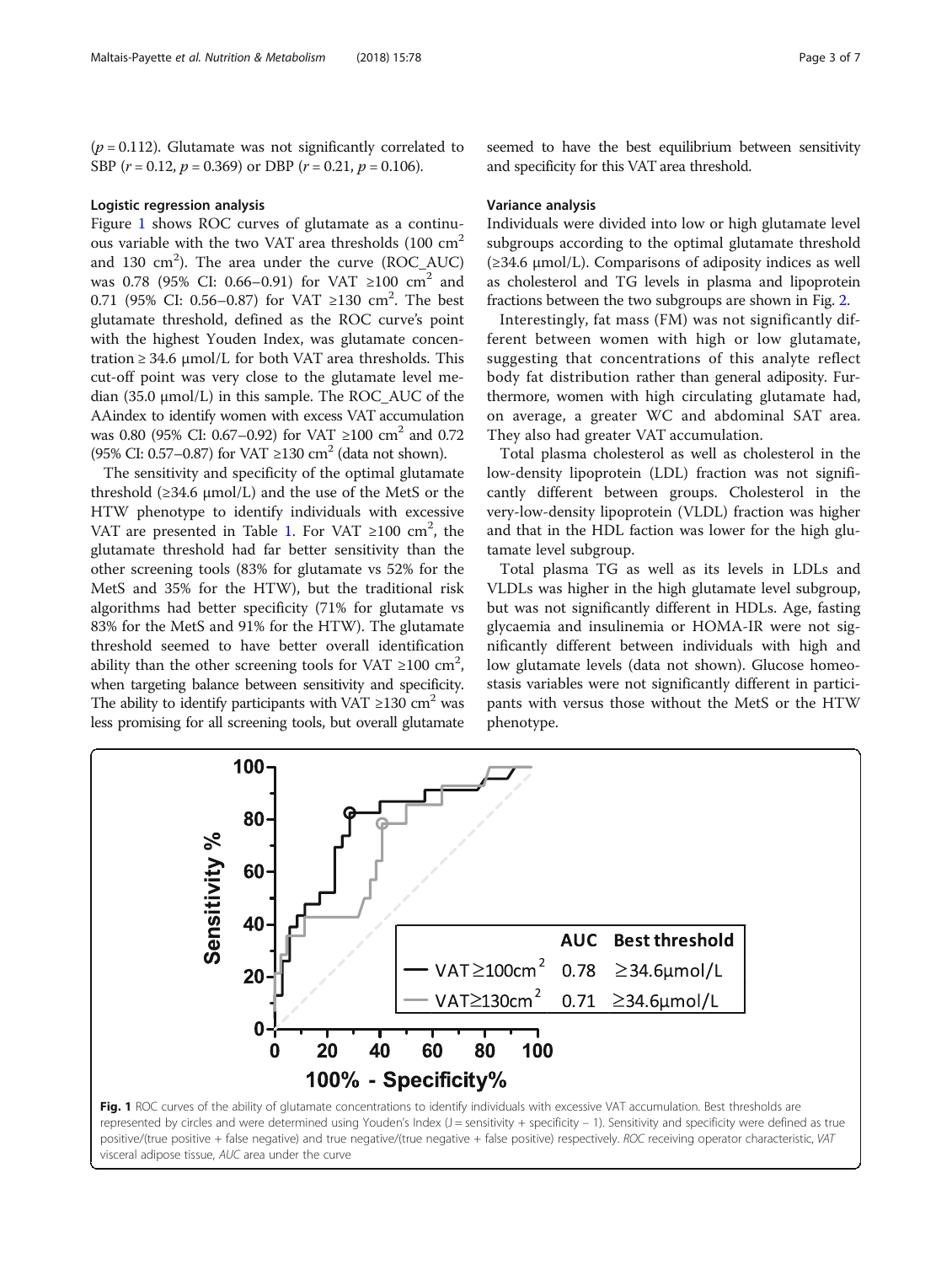<span id="page-3-0"></span>Table 1 Sensitivity and specificity of different screening tools to identify women with excessive VAT accumulation

|                                  | VAT area $\geq 100 \text{ cm}^2$ VAT area $\geq 130 \text{ cm}^2$ |                                                 |     |     |
|----------------------------------|-------------------------------------------------------------------|-------------------------------------------------|-----|-----|
|                                  |                                                                   | Sensitivity Specificity Sensitivity Specificity |     |     |
| Glutamate $\geq$ 34.6 µmol/L 83% |                                                                   | 71%                                             | 79% | 59% |
| Met <sub>S</sub>                 | 52%                                                               | 83%                                             | 57% | 77% |
| <b>HTW</b>                       | 35%                                                               | 91%                                             | 36% | 86% |

The optimal glutamate concentration threshold (≥34.6μmol/L) was determined with Youden's Index calculations ( $J=$  sensitivity + specificity – 1). Sensitivity and specificity were defined as true positive/(true positive + false negative) and true negative/(true negative + false positive) respectively. MetS: metabolic syndrome, i.e. three or more of the following features: WC >88cm, TG ≥1.7mmol/L, HDL <1.3mmol/L, fasting glucose ≥5.6mmol/L and diastolic blood pressure (BP) ≥130mmHg or systolic BP ≥85mmHg; HTW: hypertriglyceridemic waist, i.e. WC ≥85cm and TG ≥1.5mmol/L

## **Discussion**

We aimed to determine the ability of glutamate concentration to identify individuals with visceral obesity and an altered metabolic profile. We showed that glutamate level was significantly associated with VAT and that it allowed identification of individuals with VAT area ≥100  $cm<sup>2</sup>$ and ≥130 cm<sup>2</sup>. To this end, the optimal glutamate threshold had a greater sensitivity, but a lower specificity than the MetS and the HTW phenotype. Furthermore, women with a high glutamate level had an altered metabolic profile, particularly regarding total TG levels and the amount of TG and cholesterol in their VLDLs. To our knowledge, this is the first study focusing on the potential of glutamate concentration as a biomarker of VAT accumulation and metabolic alterations.

Our results showed that glutamate is strongly correlated with VAT but less with SAT area ( $r = 0.46$ ,  $p < 0.001$  versus  $r = 0.33$ ,  $p = 0.013$ ). These results are consistent with those of the two other studies investigating the metabolomics of visceral obesity. Yamakado et al. reported that glutamate was strongly associated with VAT ( $r = 0.49$ ,  $p$ -value not available) but weakly with SAT  $(r = 0.21, p$ -value not available) and Takashina et al. found that although glutamate was strongly correlated with VAT ( $r = 0.568$ ,  $p < 0.001$ ), it was not significantly associated with SAT  $(r = 0.196,$  $p = 0.076$ .

Like us, Yamakado et al. found that glutamate had a good ability to identify individuals with VAT accumulation ≥100 cm<sup>2</sup> (ROC\_AUC: 0.75, 95% CI: 0.73–0.78). They created an index composed of 8 amino acids (valine, leucine, isoleucine, glutamate, glycine, alanine, tyrosine and tryptophan) which had a slightly higher VAT-predicting ability (ROC\_AUC: 0.81, 95% CI: 0.78– 0.83 for VAT  $\geq$ 100 cm<sup>2</sup>). In our sample, this amino acid index showed virtually no improvement compared to the use of glutamate alone (ROC\_AUC: 0.80, 95% CI: 0.67–0.92 for the index versus 0.78, 95% CI: 0.66–0.91 for glutamate alone, data not shown). The benefit of using a single metabolite as opposed to a composite score requires further analysis in other samples.

Takashina et al. investigated the association between amino acids and glucose homeostasis indices. They reported that glutamate was positively and significantly correlated with fasting glucose level ( $r = 0.439$ ,  $p < 0.001$ ), two hours glycaemia during an oral glucose tolerance test (OGTT,  $r = 0.302$ ,  $p = 0.006$ ) and the homeostasis-model assessment of insulin resistance (HOMA-IR) index  $(r = 0.292, p = 0.007)$ . Other teams also have reported an association between glutamate and altered glucose metabolism, be it insulin resistance  $[15]$  $[15]$  $[15]$  or type 2 diabetes [[16](#page-5-0), [17](#page-5-0)]. Conversely, in our sample, glucose homeostasis was not different between women with high or low glutamate level. This discrepancy might be due to the fact that the insulin sensitivity range of our cohort was particularly narrow, which might have underestimated the association of glutamate levels with glucose homeostasis measurements.

Although the mechanism linking glutamate to VAT accumulation is not yet clear, we suggest that it may involve BCAA catabolism in visceral adipocytes. BCAAs can be metabolized in adipocyte mitochondria to generate substrates of the tricarboxylic acid (TCA) cycle and the first two steps of this pathway are common to all three BCAAs  $[18]$  $[18]$ . The first step is a transamination by the branched-chain-aminotransferase (BCAT) enzyme, in which α-ketoglutarate receives an amino group from the BCAA, producing glutamate and a branched-chain keto acid (BCKA). The subsequent step is a decarboxylation by the branched-chain-keto-acid dehydrogenase complex (BCKDC). Conversion of α-ketoglutarate to glutamate is an integral part of BCAA to BCKA transamination [[19\]](#page-5-0). The fact that glutamate is a by-product of all 3 BCAAs catabolism may contribute to make it a stronger biomarker than individual BCAAs.

An increasing amount of evidence suggests gene expression down regulation of the two main BCAA catabolizing enzymes (BCAT and BCKDC) in adipocytes of obese individuals [\[6](#page-5-0), [10,](#page-5-0) [20\]](#page-5-0), which could partly explain the increased plasma BCAA and glutamate levels observed in obesity  $[21]$  $[21]$  $[21]$ . Herman et al. showed that obese mice BCAA catabolism was decreased in adipose tissue and not in skeletal muscle [\[22](#page-6-0)]. Furthermore, Nagao et al. demonstrated in an in vivo metabolic study that adipose tissue of obese mice (ob/ob as well as diet induced obese) produced significantly more glutamate than that of lean mice [\[23\]](#page-6-0).

In humans, Lackey et al. compared adipose tissue gene expression of BCAT and BCKDC between metabolically impaired (presence of MetS) and healthy subjects. In SAT, no significant difference was observed. In VAT, metabolically impaired subjects had significantly lower BCKDC expression and a trend towards lower BCAT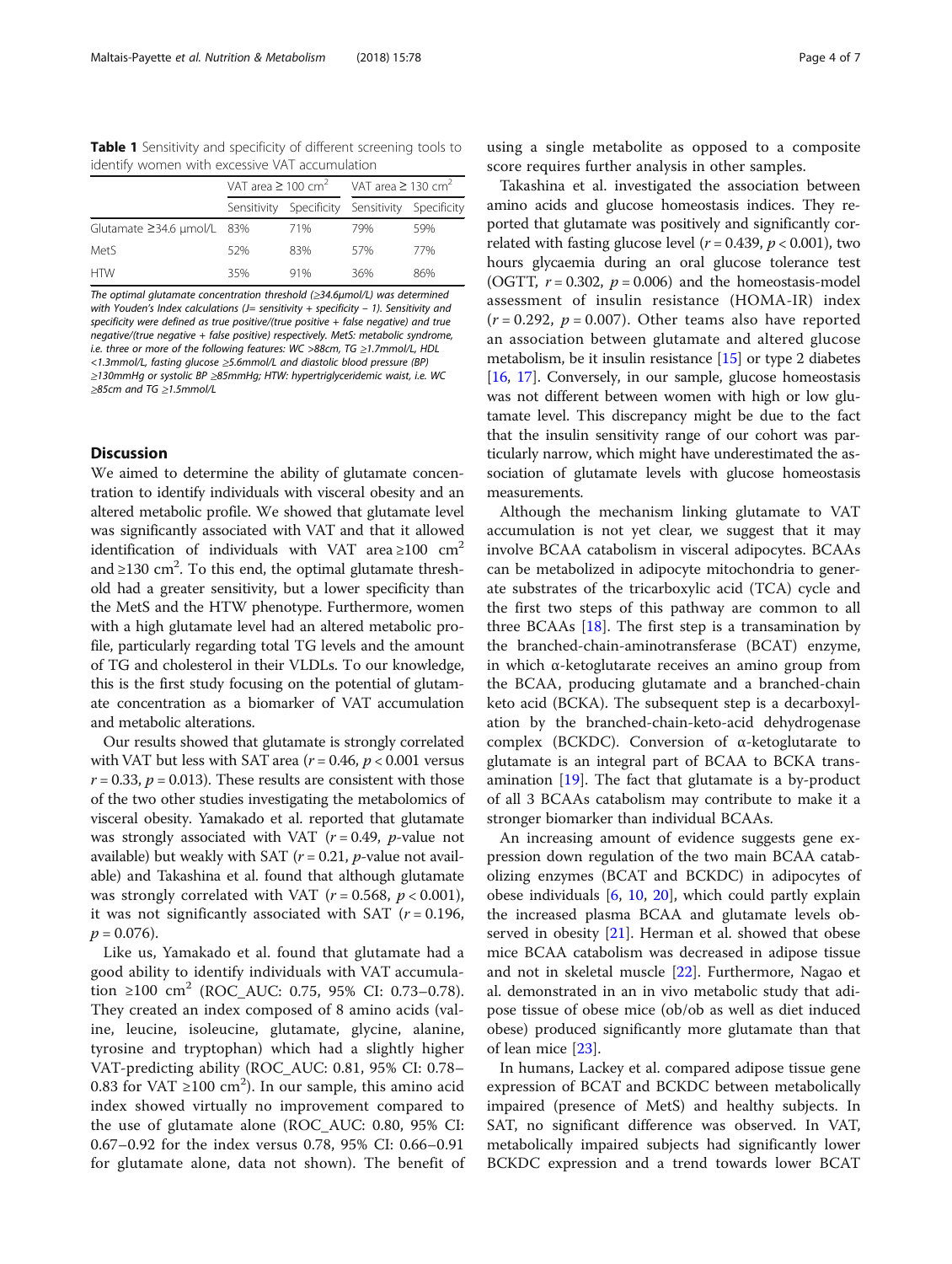<span id="page-4-0"></span>

expression ( $p = 0.056$ ) compared to healthy subjects [\[24](#page-6-0)]. Accordingly, the adipose tissue gene expression results in our sample showed that BCKDC was only decreased in VAT and not in SAT of the participants, whereas BCAT was decreased in both compartments [[10](#page-5-0)]. These results suggest that although BCAA catabolism is decreased in both visceral and subcutaneous adipose tissue of obese subjects, BCKDC down regulation seems of particular importance in VAT. This could possibly explain the close association between glutamate level and VAT area that we and other teams have observed [[8,](#page-5-0) [9](#page-5-0)]. According to this hypothesis, a BCKDC down regulation could block the metabolic pathway and cause glutamate accumulation. More studies are needed to confirm previous results and to assess whether other mechanisms are involved.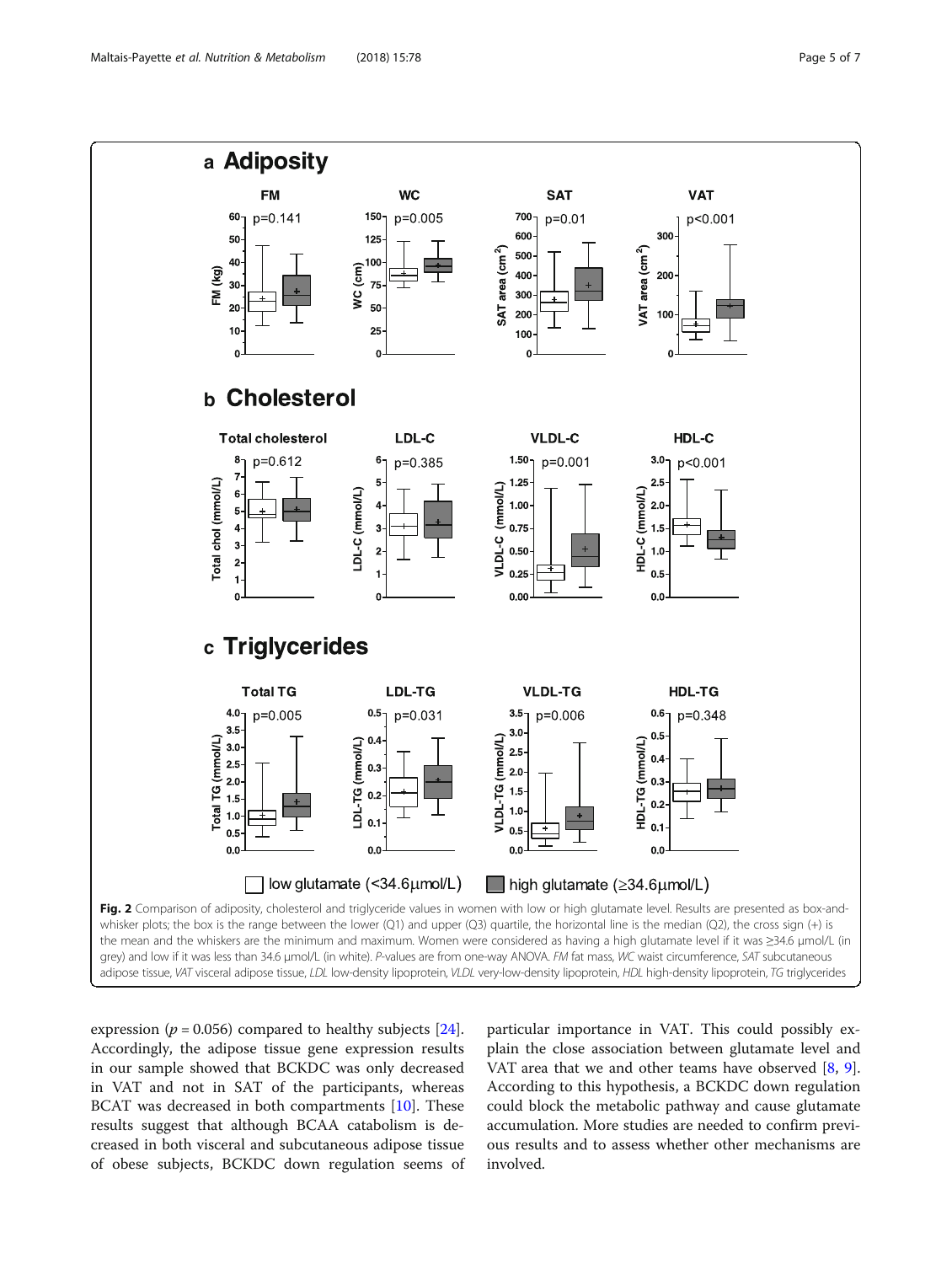<span id="page-5-0"></span>The main limitation of this study is that our sample is small and composed exclusively of lean-to-moderately obese women, making it difficult to extrapolate our results to other population. This is why we do not propose the optimal glutamate threshold found in this study to be used in the general population. More studies in larger and more diverse samples would be needed to establish such thresholds.

#### Abbreviations

ANOVA: Analyses of variance; AUC: Area under the curve; BCAA: Branchedchain amino acid; BCAT: Branched-chain aminotransferase; BCKA: Branchedchain keto acid; BCKDC: Branched-chain keto acid deshydrogenase complex; BMI: Body mass index; BP: Blood pressure; CT: Computed tomography; DEXA: Dual-energy x-ray absorptiometry; FM: Fat mass; FSH: Folliclestimulating hormone; HDL: High-density lipoprotein; HOMA-IR: Homeostasismodel assessment of insulin resistance; HTW: Hypertriglyceridemic waist; LDL: Low-density lipoprotein; MetS: Metabolic syndrome; MRI: Magnetic resonance imaging; OGTT: Oral glucose tolerance test; ROC: Receiving operator characteristic; SAT: Subcutaneous adipose tissue; TCA: Tricarboxylic acid; TG: Triglycerides; VAT: Visceral adipose tissue; VLDL: Very-low-density lipoprotein; WC: Waist circumference

#### Acknowledgements

We acknowledge the contribution of gynecologists, nurses, radiology technicians and the collaboration of participants. We express gratitude to Dr. Werner Römisch-Margl, Maria Kugler and Katharina Faschinger for their support with metabolomics assays at the Genome Analysis Center, Helmholtz Zentrum München.

#### Funding

Supported in part by funds from the Canadian Institutes of Health Research and a grant from the German Federal Ministry of Education and Research to the German Center for Diabetes Research (DZD e.V.).

#### Availability of data and materials

The datasets generated and/or analysed during the current study are not publicly available due institutional restrictions, but are available from the corresponding author on reasonable request.

#### Authors' contributions

IMP, MMB and AT analyzed the data; IMP and AT prepared the figures and tables; IMP drafted the manuscript; IMP, MMB, CP, JA and AT edited and revised and approved the final version of the manuscript.

## Ethics approval and consent to participate

The project was approved by the Medical Ethics Committee of the Centre Hospitalier Universitaire (CHU) de Quebec. Written, informed consent was obtained from all prospective participants before they were included in the study.

#### Consent for publication

Not applicable.

#### Competing interests

A.T. receives research grant support from Johnson & Johnson Medical Companies, Pfizer and Medtronic for studies unrelated to this manuscript. No author declared a conflict of interest.

#### Publisher's Note

Springer Nature remains neutral with regard to jurisdictional claims in published maps and institutional affiliations.

#### Author details

<sup>1</sup>Quebec Heart and Lung Institute, Laval University, 2725 Chemin Sainte-Foy, Québec, QC G1V 4G5, Canada. <sup>2</sup>School of Nutrition, Laval University, Québec, Canada. <sup>3</sup> INSA, University Claude Bernard Lyon 1, Villeurbanne, France. <sup>4</sup> <sup>4</sup>Helmholtz Zentrum München, Institute of Experimental Genetics, Genome Analysis Center, Neuherberg, Oberschleißheim, Germany.

Received: 3 July 2018 Accepted: 22 October 2018 Published online: 06 November 2018

#### References

- 1. Narayan KM, Boyle JP, Thompson TJ, Gregg EW, Williamson DF. Effect of BMI on lifetime risk for diabetes in the U.S. Diabetes Care. 2007;30:1562–6.
- 2. Hubert HB, Feinleib M, McNamara PM, Castelli WP. Obesity as an independent risk factor for cardiovascular disease: a 26-year follow-up of participants in the Framingham heart study. Circulation. 1983;67:968–77.
- 3. Tchernof A, Despres JP. Pathophysiology of human visceral obesity: an update. Physiol Rev. 2013;93:359–404.
- 4. Shuster A, Patlas M, Pinthus JH, Mourtzakis M. The clinical importance of visceral adiposity: a critical review of methods for visceral adipose tissue analysis. Br J Radiol. 2012;85:1–10.
- 5. Morris C, O'Grada C, Ryan M, Roche HM, Gibney MJ, Gibney ER, Brennan L. The relationship between BMI and metabolomic profiles: a focus on amino acids. Proc Nutr Soc. 2012;71:634–8.
- 6. She P, Van Horn C, Reid T, Hutson SM, Cooney RN, Lynch CJ. Obesity-related elevations in plasma leucine are associated with alterations in enzymes involved in branched-chain amino acid metabolism. Am J Physiol Endocrinol Metab. 2007;293:E1552–63.
- 7. Geidenstam N, Magnusson M, Danielsson APH, Gerszten RE, Wang TJ, Reinius LE, Mulder H, Melander O, Ridderstrale M. Amino acid signatures to evaluate the beneficial effects of weight loss. Int J Endocrinol. 2017;2017:6490473.
- 8. Yamakado M, Tanaka T, Nagao K, Ishizaka Y, Mitushima T, Tani M, Toda A, Toda E, Okada M, Miyano H, Yamamoto H. Plasma amino acid profile is associated with visceral fat accumulation in obese Japanese subjects. Clin Obes. 2012;2:29–40.
- 9. Takashina C, Tsujino I, Watanabe T, Sakaue S, Ikeda D, Yamada A, Sato T, Ohira H, Otsuka Y, Oyama-Manabe N, et al. Associations among the plasma amino acid profile, obesity, and glucose metabolism in Japanese adults with normal glucose tolerance. Nutr Metab (Lond). 2016;13:5.
- 10. Boulet MM, Chevrier G, Grenier-Larouche T, Pelletier M, Nadeau M, Scarpa J, Prehn C, Marette A, Adamski J, Tchernof A. Alterations of plasma metabolite profiles related to adipose tissue distribution and cardiometabolic risk. Am J Physiol Endocrinol Metab. 2015;309:E736–46.
- 11. Executive Summary of The Third Report of The National Cholesterol Education Program. (NCEP) expert panel on detection, evaluation, and treatment of high blood cholesterol in adults (adult treatment panel III). Jama. 2001;285:2486–97.
- 12. Blackburn P, Lemieux I, Lamarche B, Bergeron J, Perron P, Tremblay G, Gaudet D, Despres JP. Type 2 diabetes without the atherogenic metabolic triad does not predict angiographically assessed coronary artery disease in women. Diabetes Care. 2008;31:170–2.
- 13. Despres JP, Lamarche B. Effects of diet and physical activity on adiposity and body fat distribution: implications for the prevention of cardiovascular disease. Nutr Res Rev. 1993;6:137–59.
- 14. Ruopp MD, Perkins NJ, Whitcomb BW, Schisterman EF. Youden index and optimal cut-point estimated from observations affected by a lower limit of detection. Biom J. 2008;50:419–30.
- 15. Cheng S, Rhee EP, Larson MG, Lewis GD, McCabe EL, Shen D, Palma MJ, Roberts LD, Dejam A, Souza AL, et al. Metabolite profiling identifies pathways associated with metabolic risk in humans. Circulation. 2012;125: 2222–31.
- 16. Bao Y, Zhao T, Wang X, Qiu Y, Su M, Jia W, Jia W. Metabonomic variations in the drug-treated type 2 diabetes mellitus patients and healthy volunteers. J Proteome Res. 2009;8:1623–30.
- 17. Palmer ND, Stevens RD, Antinozzi PA, Anderson A, Bergman RN, Wagenknecht LE, Newgard CB, Bowden DW. Metabolomic profile associated with insulin resistance and conversion to diabetes in the insulin resistance atherosclerosis study. J Clin Endocrinol Metab. 2015;100:E463–8.
- 18. Adeva-Andany MM, Lopez-Maside L, Donapetry-Garcia C, Fernandez-Fernandez C, Sixto-Leal C. Enzymes involved in branched-chain amino acid metabolism in humans. Amino Acids. 2017;49:1005–28.
- 19. Bloomgarden Z. Diabetes and branched-chain amino acids: what is the link? J Diabetes. 2018;10:350–2.
- 20. Pietilainen KH, Naukkarinen J, Rissanen A, Saharinen J, Ellonen P, Keranen H, Suomalainen A, Gotz A, Suortti T, Yki-Jarvinen H, et al. Global transcript profiles of fat in monozygotic twins discordant for BMI: pathways behind acquired obesity. PLoS Med. 2008;5:e51.